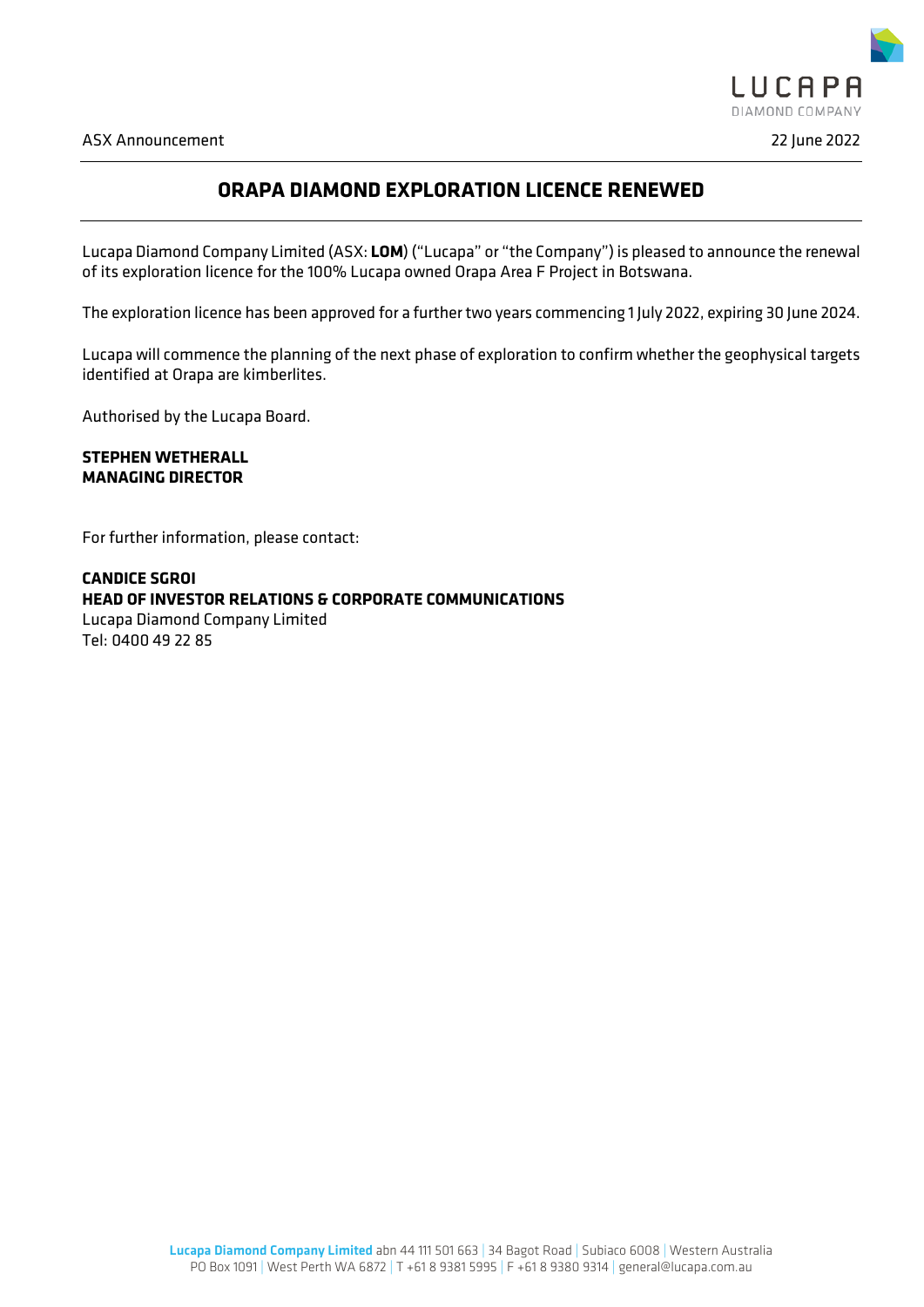## **ABOUT LUCAPA**

Lucapa is an ASX listed diamond miner and explorer with assets in Africa and Australia. It has interests in two producing diamond mines in Angola (Lulo) and Lesotho (Mothae). The large, high-value diamonds produced from these two niche African diamond mines attract some of the highest prices per carat for rough diamonds globally.

The Lulo mine has been in commercial production since 2015, while the Mothae mine commenced commercial production in 2019.

In 2021, through its wholly owned subsidiary, Australian Natural Diamonds Pty Ltd, Lucapa completed the strategic and transformative acquisition of the Merlin Diamond Project, an historic Australian mine containing a 4.4 million carat JORC (2012) compliant Mineral Resource with significant exploration potential. The Company published an Updated Scoping Study re-enforcing the significant economic potential for a long-life mine at Merlin with a production target of 2.1 million carats. A feasibility study is expected to be completed by Q3 2022.

Lucapa and its project partners are also exploring for potential primary source kimberlites or lamproites at the prolific Lulo concession in Angola, the Brooking project in Australia and the Orapa Area F project in Botswana.

The Board, management and key stakeholders in Lucapa have deep global diamond industry experience and networks all through the value chain from exploration to retail.

### **Competent Person's Statement**

Information included in this announcement that relates to exploration results and resource estimates is based on and fairly represents information and supporting documentation prepared and compiled by Richard Price MAusIMM who is a Member of the Australasian Institute of Mining and Metallurgy. Mr Price is an employee of Lucapa Diamond Company Limited. Mr Price has sufficient experience which is relevant to the style of mineralisation and type of deposit under consideration and to the activity which he is undertaking to qualify as a Competent Person as defined in the 2012 Edition of the Australasian Code for Reporting Exploration Results, Mineral Resources and Ore Reserves. Mr Price consents to the inclusion in the announcement of the matters based on this information in the form and context in which it appears.

### **No New Information**

To the extent that this announcement contains references to prior exploration results and Mineral Resource estimates, which have been cross referenced to previous market announcements made by the Company, unless explicitly stated, no new information is contained. The Company confirms that it is not aware of any new information or data that materially affects the information included in the relevant market announcements and, in the case of estimates of Mineral Resources that all material assumptions and technical parameters underpinning the estimates in the relevant market announcement continue to apply and have not materially changed.

### **Forward-Looking Statements**

This announcement has been prepared by the Company. This document contains background information about the Company and its related entities current at the date of this announcement. This is in summary form and does not purport to be all inclusive or complete. Recipients should conduct their own investigations and perform their own analysis in order to satisfy themselves as to the accuracy and completeness of the information, statements and opinions contained in this announcement.

This announcement is for information purposes only. Neither this document nor the information contained in it constitutes an offer, invitation, solicitation or recommendation in relation to the purchase or sale of shares in any jurisdiction. This announcement may not be distributed in any jurisdiction except in accordance with the legal requirements applicable in such jurisdiction. Recipients should inform themselves of the restrictions that apply in their own jurisdiction. A failure to do so may result in a violation of securities laws in such jurisdiction.